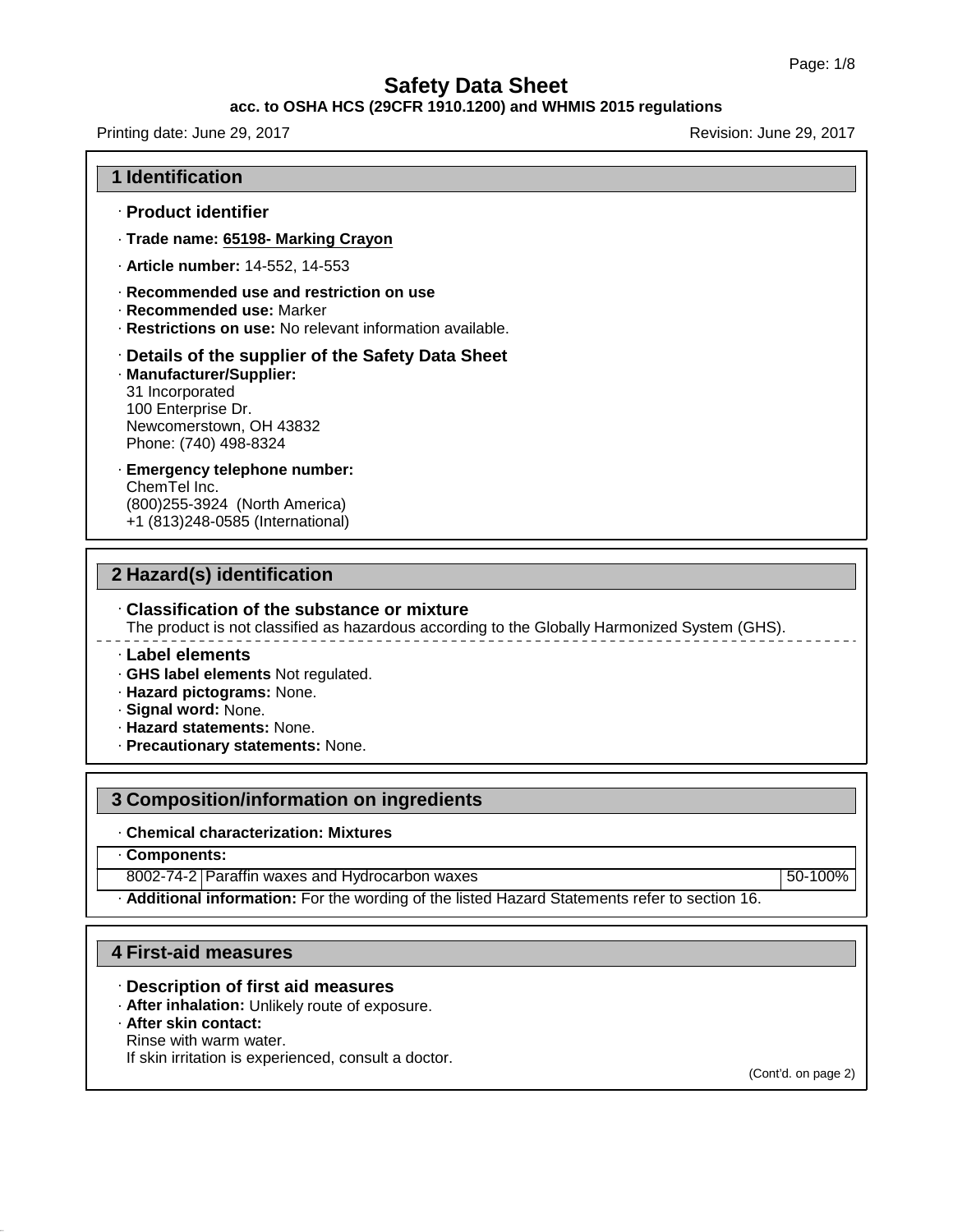### **acc. to OSHA HCS (29CFR 1910.1200) and WHMIS 2015 regulations**

Printing date: June 29, 2017 **Revision: June 29, 2017** Revision: June 29, 2017

**Trade name: 65198- Marking Crayon**

(Cont'd. of page 1)

· **After eye contact:** Rinse opened eye for several minutes under running water. Seek medical treatment in case of complaints.

- · **After swallowing:** Rinse out mouth and then drink plenty of water. Do not induce vomiting; immediately call for medical help.
- · **Most important symptoms and effects, both acute and delayed:**
- Nausea in case of ingestion.

Gastric or intestinal disorders when ingested.

· **Danger:** No relevant information available.

· **Indication of any immediate medical attention and special treatment needed:** No relevant information available.

## **5 Fire-fighting measures**

- · **Extinguishing media**
- · **Suitable extinguishing agents:** Use fire fighting measures that suit the environment.
- · **For safety reasons unsuitable extinguishing agents:** None.
- · **Special hazards arising from the substance or mixture** Formation of toxic gases is possible during heating or in case of fire.
- · **Advice for firefighters**

### · **Protective equipment:** Wear self-contained respiratory protective device. Wear fully protective suit. · **Additional information:** No relevant information available.

## **6 Accidental release measures**

- · **Personal precautions, protective equipment and emergency procedures** Ensure adequate ventilation. Protect from heat.
- · **Environmental precautions** No special measures required.
- · **Methods and material for containment and cleaning up** Pick up mechanically.
- · **Reference to other sections** See Section 7 for information on safe handling. See Section 8 for information on personal protection equipment. See Section 13 for disposal information.

## **7 Handling and storage**

· **Handling**

45.1.0

- · **Precautions for safe handling:** Keep away from heat and direct sunlight.
- · **Information about protection against explosions and fires:** No special measures required.

(Cont'd. on page 3)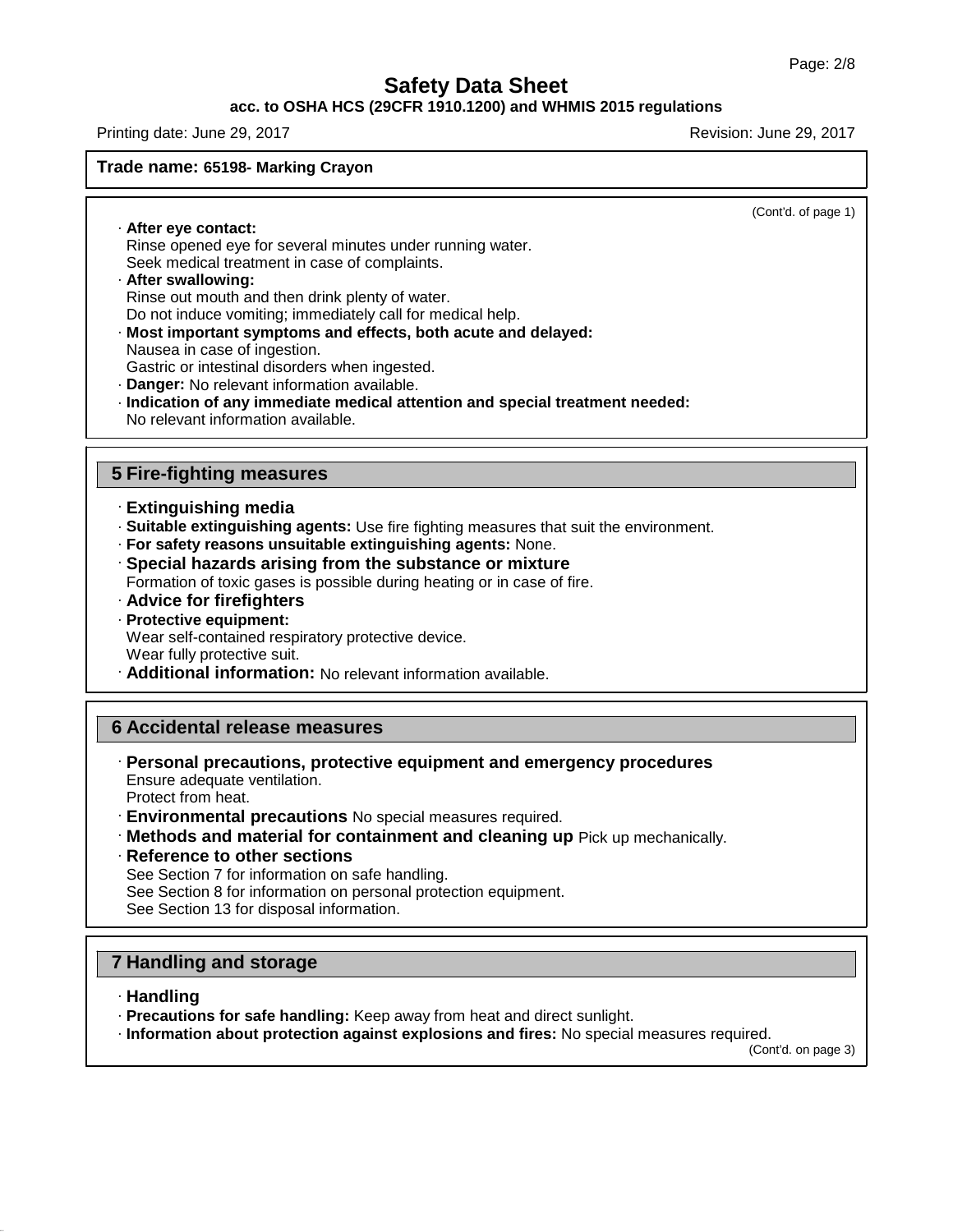**acc. to OSHA HCS (29CFR 1910.1200) and WHMIS 2015 regulations**

Printing date: June 29, 2017 **Revision: June 29, 2017** Revision: June 29, 2017

**Trade name: 65198- Marking Crayon**

(Cont'd. of page 2)

- · **Conditions for safe storage, including any incompatibilities**
- · **Storage**
- · **Requirements to be met by storerooms and receptacles:** Store in a cool location.
- · **Information about storage in one common storage facility:** Store away from oxidizing agents.
- · **Specific end use(s)** No relevant information available.

## **8 Exposure controls/personal protection**

· **Control parameters**

· **Components with limit values that require monitoring at the workplace:**

## **8002-74-2 Paraffin waxes and Hydrocarbon waxes**

| REL (USA)   | Long-term value: 2 mg/m <sup>3</sup>         |
|-------------|----------------------------------------------|
| TLV (USA)   | Long-term value: 2 mg/m <sup>3</sup>         |
| EL (Canada) | Long-term value: 2 mg/m <sup>3</sup>         |
| EV (Canada) | Long-term value: 2 mg/m <sup>3</sup><br>fume |

LMPE (Mexico) Long-term value: 2 mg/m<sup>3</sup>

### · **Exposure controls**

- · **Engineering measures** No special measures required.
- · **Personal protective equipment:**
- · **General protective and hygienic measures:**

The usual precautionary measures for handling chemicals should be followed.

Keep away from foodstuffs, beverages and feed.

- Wash hands before breaks and at the end of work.
- · **Engineering controls:** No relevant information available.
- · **Breathing equipment:** Not required under normal conditions of use.
- · **Protection of hands:**

Gloves not required under normal conditions of use.

Protection may be required for spills.

· **Eye protection:**



45.1.0

Follow relevant national guidelines concerning the use of protective eyewear.

· **Body protection:**

Not required under normal conditions of use.

- Protection may be required for spills.
- · **Limitation and supervision of exposure into the environment** No special requirements.
- · **Risk management measures** No special requirements.

(Cont'd. on page 4)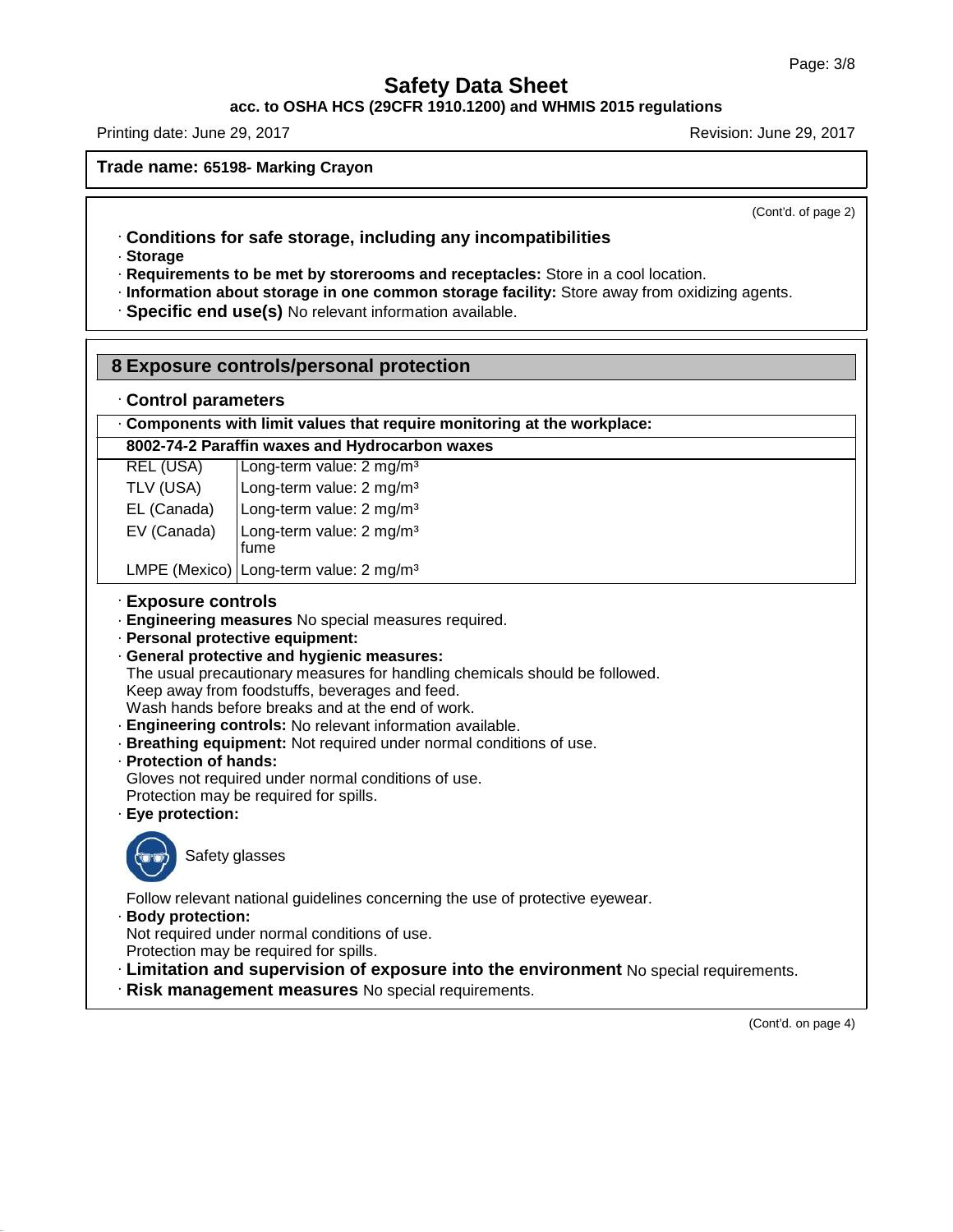# **acc. to OSHA HCS (29CFR 1910.1200) and WHMIS 2015 regulations**

Printing date: June 29, 2017 **Revision: June 29, 2017** Revision: June 29, 2017

**Trade name: 65198- Marking Crayon**

(Cont'd. of page 3)

| 9 Physical and chemical properties                         |                                               |
|------------------------------------------------------------|-----------------------------------------------|
| · Information on basic physical and chemical properties    |                                               |
| · Appearance:                                              |                                               |
| Form:                                                      | Solid                                         |
| Color:                                                     | Red                                           |
| · Odor:                                                    | Characteristic                                |
| · Odor threshold:                                          | Not determined.                               |
| · pH-value:                                                | Not applicable.                               |
| · Melting point/Melting range:                             | Not determined.                               |
| · Boiling point/Boiling range:                             | 316 °C (601 °F)                               |
| · Flash point:                                             | 220 °C (428 °F)                               |
| · Flammability (solid, gaseous):                           | Not determined.                               |
| · Auto-ignition temperature:                               | Not determined.                               |
| · Decomposition temperature:                               | Not determined.                               |
| · Danger of explosion:                                     | Product does not present an explosion hazard. |
| <b>Explosion limits</b>                                    |                                               |
| Lower:                                                     | Not determined.                               |
| Upper:                                                     | Not determined.                               |
| · Vapor pressure:                                          | Not applicable.                               |
| · Density:                                                 | Not determined.                               |
| · Relative density:                                        | Not determined.                               |
| · Vapor density:                                           | Not applicable.                               |
| · Evaporation rate:                                        | Not applicable.                               |
| · Solubility in / Miscibility with                         |                                               |
| Water:                                                     | Insoluble.                                    |
| · Partition coefficient (n-octanol/water): Not determined. |                                               |
| · Viscosity                                                |                                               |
| Dynamic:                                                   | Not applicable.                               |
| Kinematic:                                                 | Not applicable.                               |
| Other information                                          | No relevant information available.            |

## **10 Stability and reactivity**

· **Reactivity:** No relevant information available.

· **Chemical stability:**

45.1.0

· **Thermal decomposition / conditions to be avoided:**

No decomposition if used and stored according to specifications. To avoid thermal decomposition, do not overheat.

# · **Possibility of hazardous reactions**

Toxic fumes may be released if heated above the decomposition point.

(Cont'd. on page 5)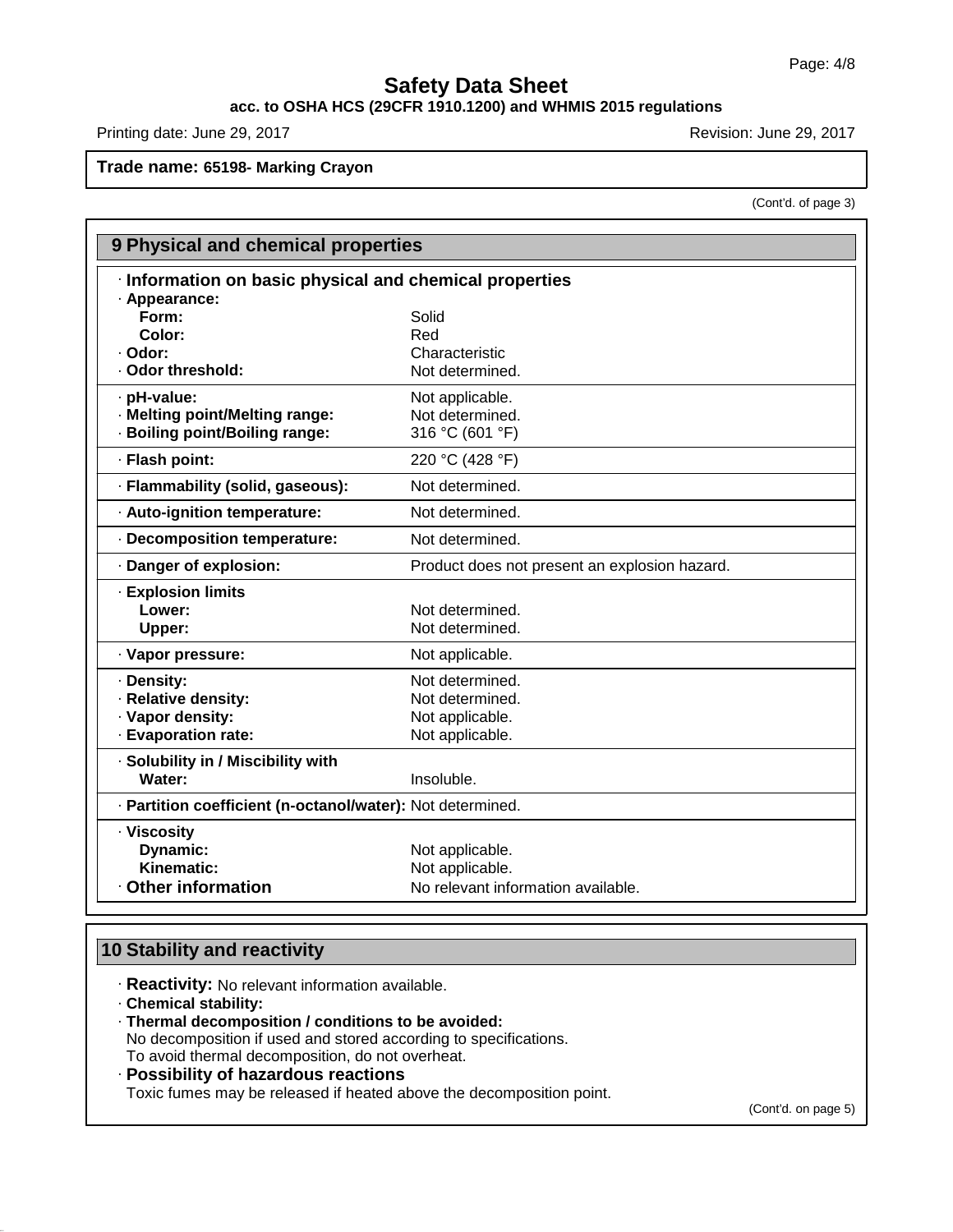## **acc. to OSHA HCS (29CFR 1910.1200) and WHMIS 2015 regulations**

Printing date: June 29, 2017 **Revision: June 29, 2017** Revision: June 29, 2017

**Trade name: 65198- Marking Crayon**

(Cont'd. of page 4)

Reacts with strong oxidizing agents.

### · **Conditions to avoid**

Store away from oxidizing agents.

Keep away from heat and direct sunlight.

· **Incompatible materials** No relevant information available.

· **Hazardous decomposition products** Carbon monoxide and carbon dioxide

### **11 Toxicological information**

- · **Information on toxicological effects**
- · **Acute toxicity:**
- · **LD/LC50 values that are relevant for classification:** None.
- · **Primary irritant effect:**
- · **On the skin:** No irritant effect.
- · **On the eye:** Mechanical irritation only.
- · **Sensitization:** No sensitizing effects known.

### · **IARC (International Agency for Research on Cancer):**

None of the ingredients are listed.

### · **NTP (National Toxicology Program):**

None of the ingredients are listed.

### · **OSHA-Ca (Occupational Safety & Health Administration):**

None of the ingredients are listed.

· **Probable route(s) of exposure:**

Ingestion.

Skin contact.

Eye contact.

- · **Acute effects (acute toxicity, irritation and corrosivity):** None.
- · **Repeated dose toxicity:** Based on available data, the classification criteria are not met.
- · **Germ cell mutagenicity:** Based on available data, the classification criteria are not met.
- · **Carcinogenicity:** Based on available data, the classification criteria are not met.
- · **Reproductive toxicity:** Based on available data, the classification criteria are not met.
- · **STOT-single exposure:** Based on available data, the classification criteria are not met.
- · **STOT-repeated exposure:** Based on available data, the classification criteria are not met.
- · **Aspiration hazard:** Based on available data, the classification criteria are not met.

## **12 Ecological information**

· **Toxicity**

45.1.0

- · **Aquatic toxicity** No relevant information available.
- · **Persistence and degradability** No relevant information available.
- · **Bioaccumulative potential:** No relevant information available.
- · **Mobility in soil:** No relevant information available.

(Cont'd. on page 6)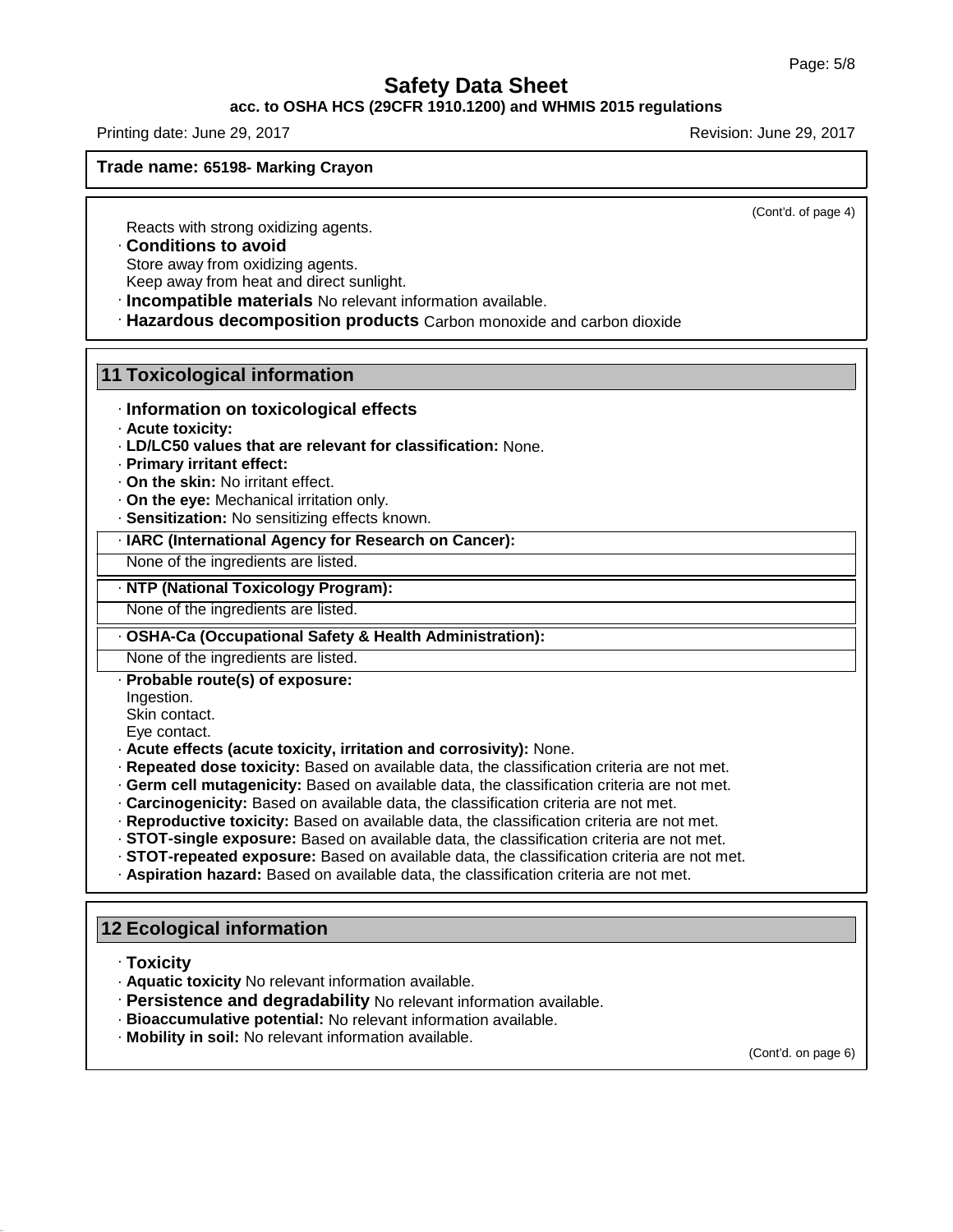## **acc. to OSHA HCS (29CFR 1910.1200) and WHMIS 2015 regulations**

Printing date: June 29, 2017 **Revision: June 29, 2017** Revision: June 29, 2017

**Trade name: 65198- Marking Crayon**

(Cont'd. of page 5)

- · **Additional ecological information**
- · **General notes:**

Negative ecological effects are, according to the current state of knowledge, not expected.

- · **Results of PBT and vPvB assessment**
- · **PBT:** Not applicable.

· **vPvB:** Not applicable.

· **Other adverse effects** No relevant information available.

## **13 Disposal considerations**

### · **Waste treatment methods**

### · **Recommendation:**

45.1.0

Smaller quantities can be disposed of with household waste.

The user of this material has the responsibility to dispose of unused material, residues and containers in compliance with all relevant local, state and federal laws and regulations regarding treatment, storage and disposal for hazardous and nonhazardous wastes.

### · **Uncleaned packagings**

· **Recommendation:** Disposal must be made according to official regulations.

| <b>14 Transport information</b>                                              |                 |
|------------------------------------------------------------------------------|-----------------|
| · UN-Number<br>· DOT, ADR, IMDG, IATA                                        | Not regulated.  |
| · UN proper shipping name<br>· DOT, ADR, IMDG, IATA                          | Not regulated.  |
| · Transport hazard class(es)                                                 |                 |
| · DOT, ADR, IMDG, IATA<br>· Class                                            | Not regulated.  |
| · Packing group<br>· DOT, ADR, IMDG, IATA                                    | Not regulated.  |
| <b>Environmental hazards</b><br>· Marine pollutant:                          | No.             |
| · Special precautions for user                                               | Not applicable. |
| · Transport in bulk according to Annex II of<br>MARPOL73/78 and the IBC Code | Not applicable. |

(Cont'd. on page 7)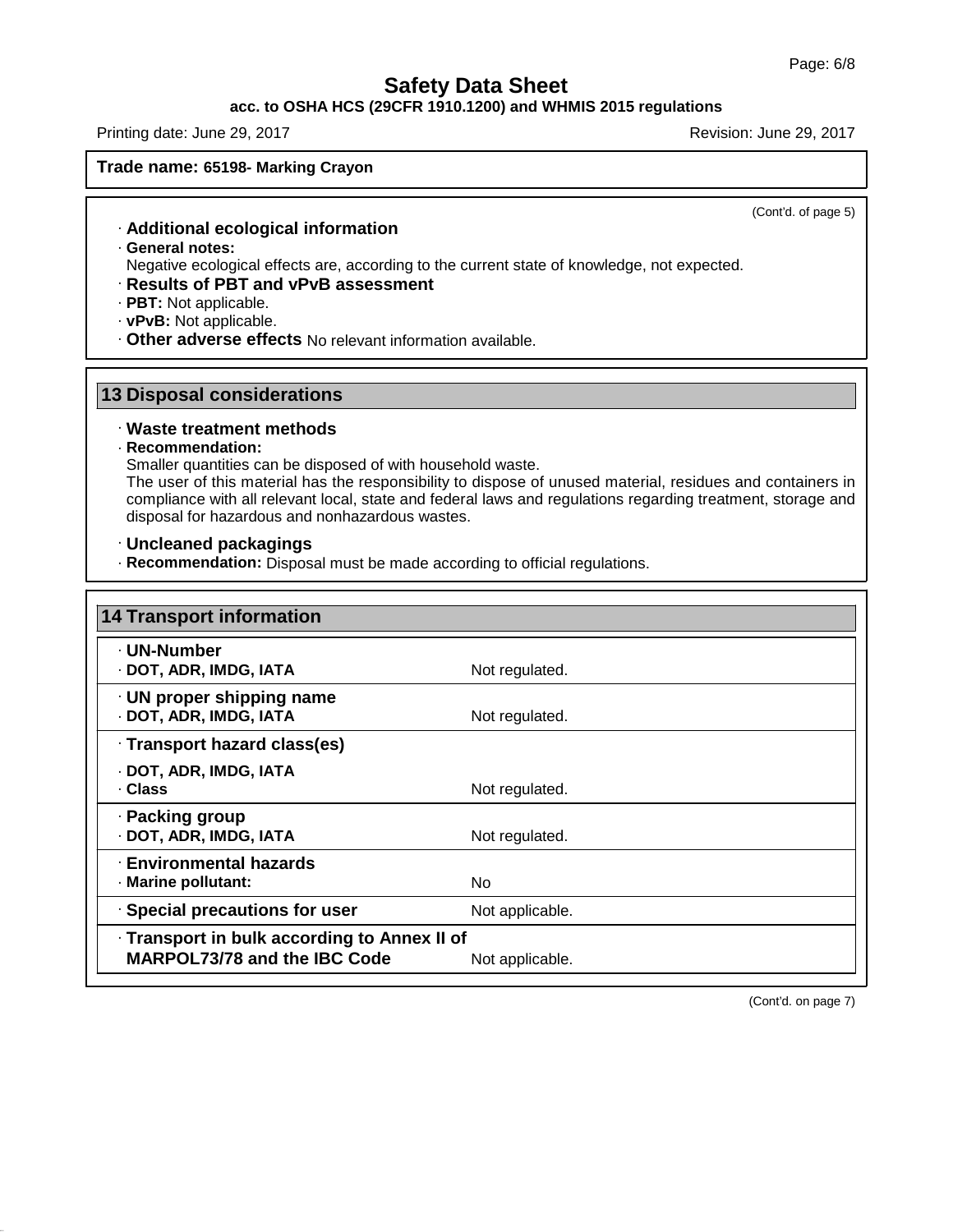**acc. to OSHA HCS (29CFR 1910.1200) and WHMIS 2015 regulations**

Printing date: June 29, 2017 **Revision: June 29, 2017** Revision: June 29, 2017

### **Trade name: 65198- Marking Crayon**

(Cont'd. of page 6)

| <b>15 Regulatory information</b>                                                                                                       |  |
|----------------------------------------------------------------------------------------------------------------------------------------|--|
| · Safety, health and environmental regulations/legislation specific for the substance or<br>mixture<br>· United States (USA)<br>· SARA |  |
| · Section 302 (extremely hazardous substances):                                                                                        |  |
| None of the ingredients are listed.                                                                                                    |  |
| · Section 355 (extremely hazardous substances):                                                                                        |  |
| None of the ingredients are listed.                                                                                                    |  |
| · Section 313 (Specific toxic chemical listings):                                                                                      |  |
| None of the ingredients are listed.                                                                                                    |  |
| · TSCA (Toxic Substances Control Act)                                                                                                  |  |
| All ingredients are listed.                                                                                                            |  |
| - Proposition 65 (California)                                                                                                          |  |
| Chemicals known to cause cancer:                                                                                                       |  |
| None of the ingredients are listed.                                                                                                    |  |
| . Chemicals known to cause reproductive toxicity for females:                                                                          |  |
| None of the ingredients are listed.                                                                                                    |  |
| Chemicals known to cause reproductive toxicity for males:                                                                              |  |
| None of the ingredients are listed.                                                                                                    |  |
| Chemicals known to cause developmental toxicity:                                                                                       |  |
| None of the ingredients are listed.                                                                                                    |  |
| · Carcinogenic categories                                                                                                              |  |
| · EPA (Environmental Protection Agency):                                                                                               |  |
| None of the ingredients are listed.                                                                                                    |  |
| · IARC (International Agency for Research on Cancer):                                                                                  |  |
| None of the ingredients are listed.                                                                                                    |  |
| · NIOSH-Ca (National Institute for Occupational Safety and Health):                                                                    |  |
| None of the ingredients are listed.                                                                                                    |  |
| · Canadian Domestic Substances List (DSL):                                                                                             |  |
| All ingredients are listed.                                                                                                            |  |

# **16 Other information**

45.1.0

This information is based on our present knowledge. However, this shall not constitute a guarantee for any specific product features and shall not establish a legally valid contractual relationship.

· **Date of preparation / last revision** June 29, 2017 / -

· **Abbreviations and acronyms:**

ADR: European Agreement concerning the International Carriage of Dangerous Goods by Road IMDG: International Maritime Code for Dangerous Goods

(Cont'd. on page 8)